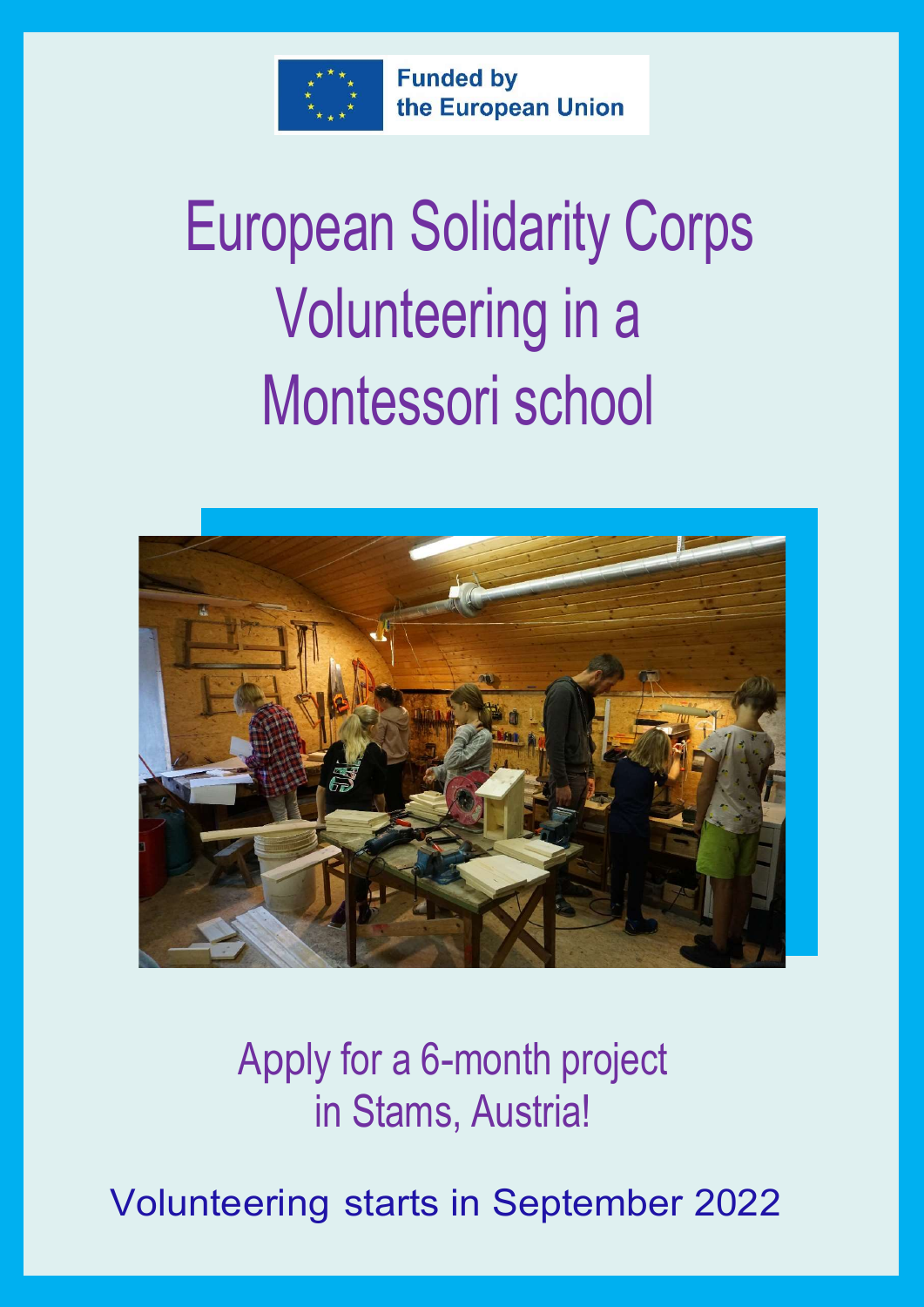#### Hosting organisation

#### Freie Montessorischule Stams

www.freiemontessorischule.at Located in Stams, Tirol, Austria



#### Some info on the hosting organisation:

The Freie Montessorischule Stams is a small private school with a self-directed learning focus of about 35 children, their ages are between 6-17 years old. The children have the possibility to be free and to independently choose their direction with accordance to their own development plan. In our school there are no evaluations, no grades, and no reports. The school does not have the typical teaching sessions, as defined from the expected teacher goals.

The activities of the children in our school, are based in the principle of fulfilling their own self chosen tasks and goals. This happens with the younger students mostly while freely playing and with the direct implementation of their current needs. During the school time these activities change and therefore the wish arises for a more structured time so that they can reach their goals with our guided support, and with the necessary reflections together of what is needed for their success. This process is moving accordingly to the child's speed and individual plan.

The students are attended by three teachers with their main function of observing the children in their activities and making a picture of their development. They are present in the background and help only when the children ask for their help.In the afternoon the teachers have team meetings or talks with the parents and reflect on the daily activities, which interventions where necessary or if any observed changes in the child's development have occurred.

Instead of classrooms and teachings we have a 'prepared environment'. This means that different activities are structured according to their topics in prepared rooms which the children can choose accordingly. There the role of the teacher is that the function of each room stays clear and that they keep an ensured relaxed interconnection. This happens through rules and in accompanying the child when conflict arises and in the relationships with other children. In our school there is a room for language and Mathematics, a room for creativity, a project room with textbooks, diverse materials and work tables, a kitchen, a room for movement, a workshop room, a role playing room, a music room, and a big garden with its own fire place and sand box.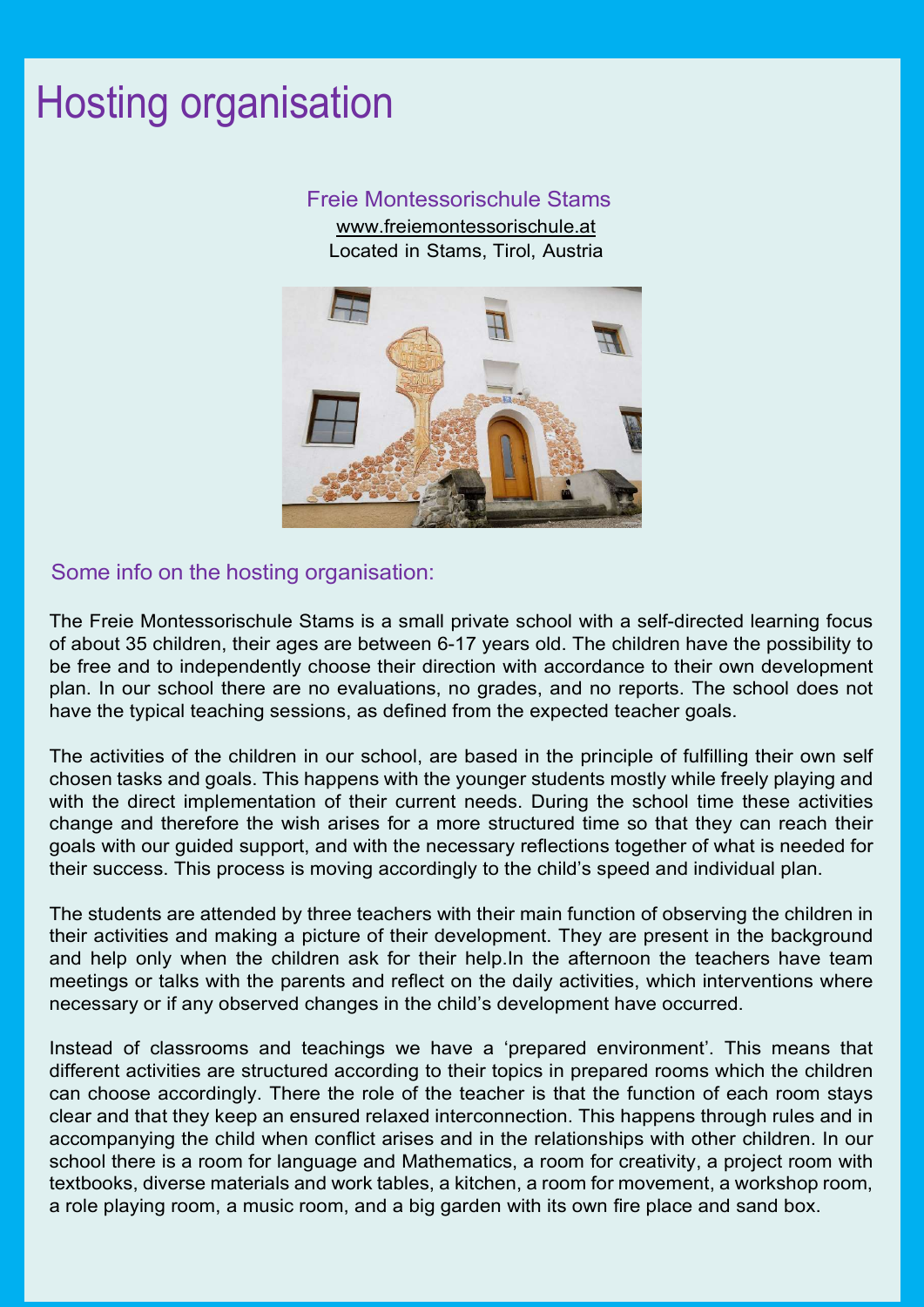#### Lead organisation & Funding

The lead organisation of this project is InfoEck (Verein Generationen und Gesellschaft). InfoEck coordinates seven volunteers in the region of Tyrol at six hosting organisations and oversees the administration, finances and the quality control of the project. InfoEck organises wideranging group activities for all volunteers about once a month (like a radio show, evaluation meetings, a charity cooking event etc.) These group events are part of the volunteering project and all volunteers should be prepared to participate in all these activities.

InfoEck has submitted this project to the Austrian National Agency and has received a confirmation for the grant. However, we are still waiting for the final contract for the funding (grant agreement). We are optimistic, due to good experiences in the past. The EU, InfoEck and Freie Montessorischule Stams will finance this volunteering project. The only possible financial contribution that the selected volunteer may need to make is to pay a small share of the travel costs.

The responsible coordinator is ready to answer open questions and to prepare the project with Freie Montessorischule Stams, the selected volunteer and the supporting sending organization. The coordinator's name is Elisabeth Summerauer: international@infoeck.at (send applications to Freie Montessorischule Stams, not to Elisabeth!).

More info about InfoEck: Instagram InfoEck - Jugendinfo Tirol Facebook InfoEck - Jugendinfo Tirol Youtube InfoEck - Jugendinfo Tirol Website www.infoeck.at/infoeck-eu-jugendprogramme/esk-freiwilligendienst/volunteering-tirol

#### Location, Housing & Finances

Stams is a municipality in Inntal in Tirol with about 1500 people, for the daily needs there is a supermarket, a bank, restaurants and a train station, the next bigger town is Telfs and Innsbruck, both can be reached with the bus or train within 10-40 min. Stams is surrounded by mountains and nature. Freie Montessorischule Telfs will organise a room and a cooking possibility for the volunteer.

The volunteer will be provided with a ticket for public transportation for the area of Tirol and a bicycle. Additionally, he/she will receive sufficient monthly food money and EUR 5,- per day of pocket money.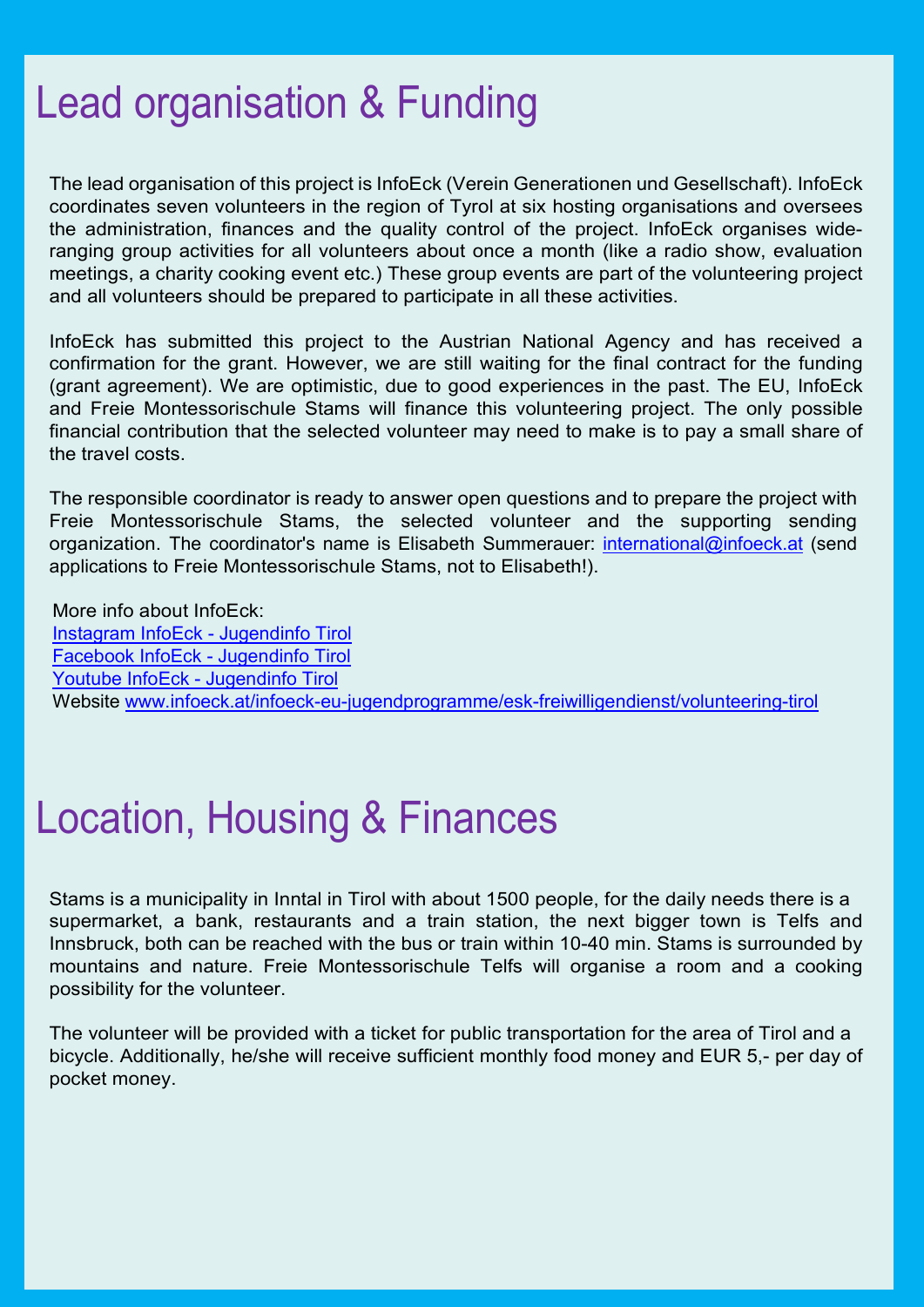### Tasks & Activities of the volunteer

The volunteer will be engaged in a variety of tasks and activities, (hours per week, days per week, monthly schedule, supported by...)

The main tasks and activities are:

- Observe the children & reflection of the observations in the afternoon with the teacher team.
- The organising and preparing of learning materials.
- Working within the organising of the school and it's garden.
- Workshops and communication in the mother tongue of the volunteer.
- Independent activities which the volunteer will like to initiate.
- Simple administrative duties.
- Accompanying in school trips and excursions.
- Participation in the parent's training programs.
- Participation at the 'InfoEck' activities.
- The EuSC service is 35 hours per week and this includes German lessons and supporting activities from the lead organisation InfoEck.

Working hours are 35 hours per week which is the morning times with the children from 7:45 till 12:30 and the team meetings in the afternoon. At the beginning the volunteer has the possibility to observe how the school works with the children and the teachers and to get to know the team. In our school the children are the central point. The activities of the adults are oriented towards the child's interest's and development, the teachers are the volunteers in the background. The work is to reflect and react. The afternoons are used to discuss the day's observations and the possible interventions, while together making decisions and giving direction for the next day.





## Project duration

6 Months; Expectedly from 19th September 2022 until 22nd March 2023

As the project and funding is still pending for approval by the Austrian National Agency, these dates may change. We ask you to be committed to participate throughout the whole duration of the project as it is important for the project itself, for the hosting organization, for your own learning development and for a strong group process of all volunteers in Tirol.

The application deadline is on 3rd July 2022 at 23:59.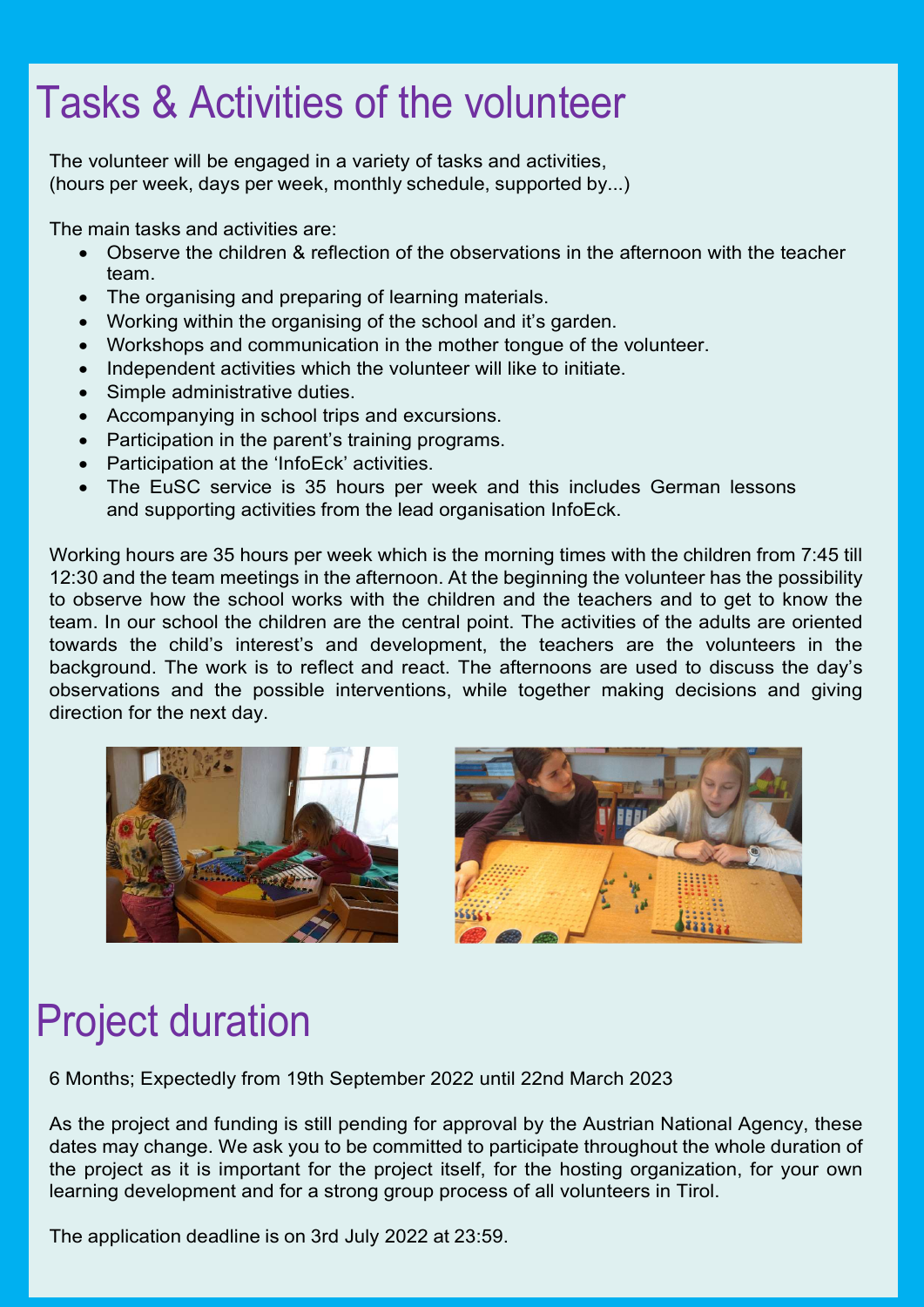### Profile of the volunteer

We would be happy to host a volunteer between 18 and 30 years who:

- wants to work in a school that has self-directed learning for children of ages 6 till 17 years old.
- is willing to work in an educational concept without grades and learning pressure.
- is interested and wants to get to know another culture and it's people.
- has initiative and can share their ideas, values, and abilities.
- is motivated and would like to learn German (and Tyrolean German dialect),
- brings her or his own culture and interests into the project,
- is ready to volunteer for 6 months starting in September.

You can apply for this project, if you live in an EU country, Iceland, Liechtenstein, or Norway. Only for people between 18 and 30 years. The volunteer must be available for the project full time. (You must not study, work, be in training or any other side occupation that keeps you from volunteering.)

We are open to host volunteers with different backgrounds and especially encourage participants with fewer opportunities to send their application.

### Support during the project

The volunteer will have regular meetings with her or his internal tutor, external mentor and with the hosting organisation to talk about the wellbeing or about the project activities. In the hosting organisation, the volunteer will receive orientation and support for the activities from the main responsible person Ewald Zillich and once a week there is an individual conversation with one of the teachers in the team.

The lead organisation InfoEck will hold regular group meetings with all volunteers in Tyrol in order to share experiences, give support to one another and to stay connected. The volunteers are involved in common projects and will receive a German course. The volunteer will get to know other volunteers from various countries and will be invited to participate in occasional free-time activities.

At the end of the project we will evaluate together with the volunteer and look at what he or she has learned and which competences he or she has gained and as a result, the volunteer can fill in the Youthpass certificate.